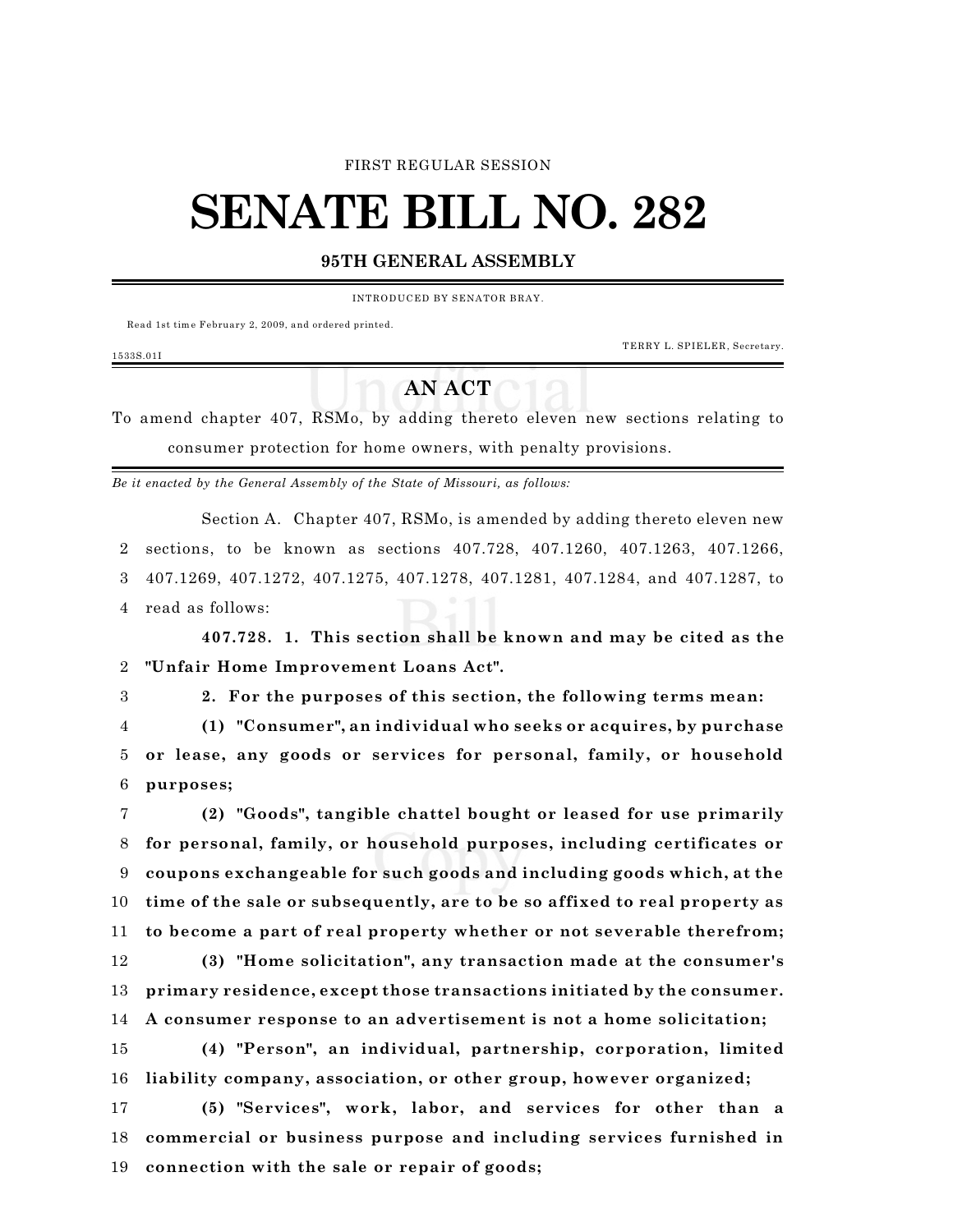**(6) "Transaction", an agreement between a consumer and any other person, whether or not the agreement is a contract enforceable by action, and includes the making of, and the performance pursuant to, such agreement.**

 **3. The following unfair methods of competition and unfair or deceptive acts or practices, undertaken by any person in a transaction intended to result or which results in the sale or lease of goods or services to any consumer, are unlawful where the home solicitation of a consumer during which a loan is made encumbers the primary residence of such consumer for the purposes of paying for home improvements and the transaction violates federal consumer credit protection laws and Federal Trade Commission regulations that prohibit:**

 **(1) The extension of mortgage credit secured by the consumer's dwelling without regard for the consumer's repayment ability;**

 **(2) Payment under a home improvement contract from amounts extended as credit under a mortgage, except:**

 **(a) In the form of an instrument that is payable to the consumer or jointly to the consumer and the contractor; or**

 **(b) At the election of the consumer, by a third party escrow agent in the form of a written agreement signed by the consumer, creditor, and contractor before the date of payment; and**

 **(3) The sale or assignment of certain mortgages without the provision of a notice stating that the mortgage is subject to special rules pursuant to the federal Truth in Lending Act.**

 **4. A third party shall not be liable pursuant to this section, unless:**

 **(1) There was an agency relationship between the party who engaged in the home solicitation and the third party; or**

 **(2) The third party had actual knowledge of or participated in the unfair or deceptive transaction. A third party who is a holder in due course under a home solicitation transaction shall not be liable pursuant to this section.**

 **5. Any person who violates the provisions of this section is guilty of a class A misdemeanor. In addition to any fines, penalties, or sentences imposed by law, any person who is convicted of, or pleads guilty or nolo contendere to a violation of this section shall be required**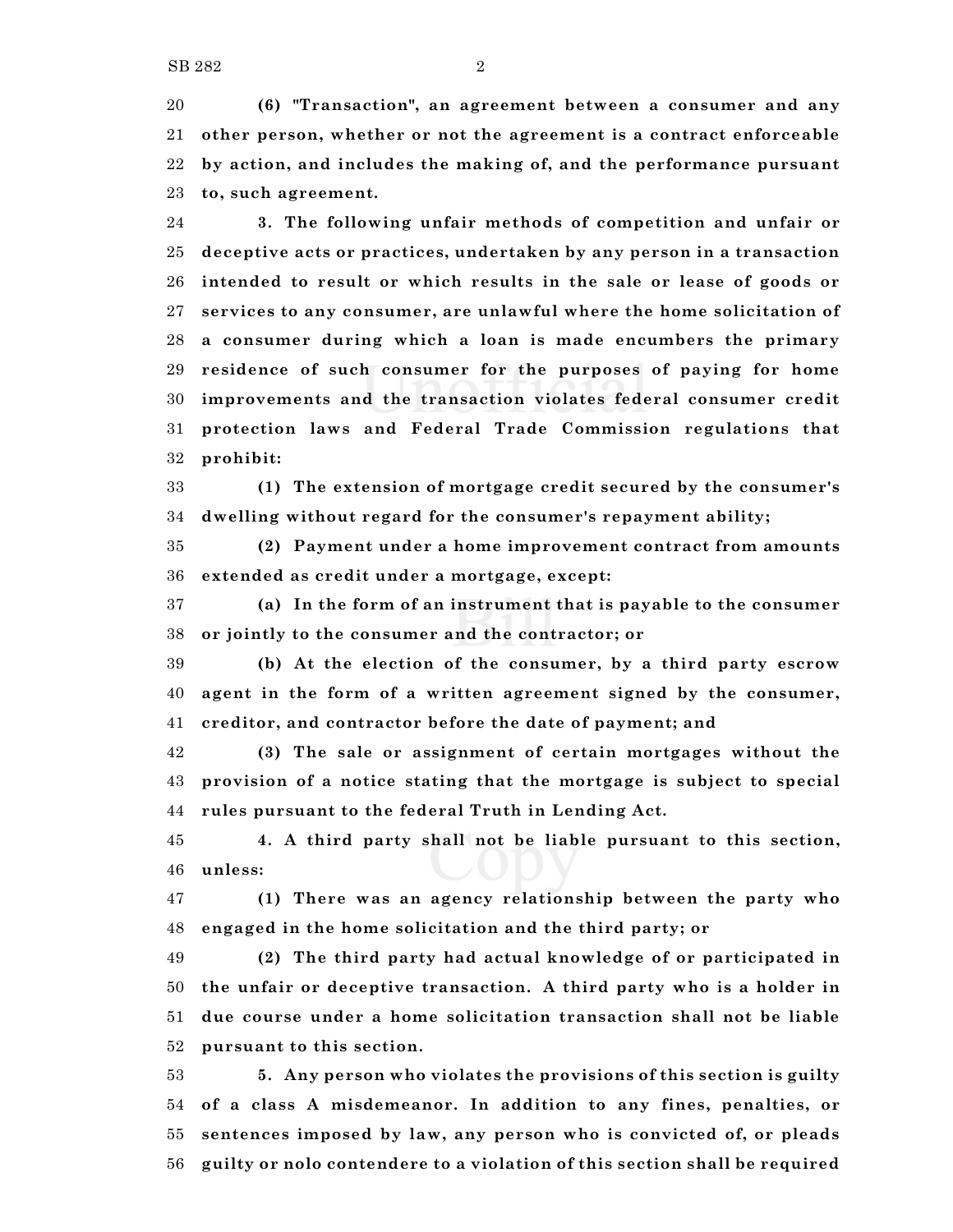**to make restitution.**

**407.1260. As used in sections 407.1260 to 407.1287, these terms shall mean:**

 **(1) "Building standards", the structural, mechanical, electrical, and quality standards of the home building industry for the geographic area in which the dwelling is situated;**

 **(2) "Dwelling", a new building, not previously occupied, constructed for the purpose of habitation;**

 **(3) "Home improvement", the repairing, remodeling, altering, converting, or modernizing of, or adding to a residential dwelling;**

 **(4) "Home improvement contractor", a person who is engaged in the business of home improvement either full time or part time, and who holds out to the public as having knowledge and skill peculiar to the business of home improvement;**

 **(5) "Initial vendee", a person who first contracts to purchase a dwelling from a vendor for the purpose of habitation and for resale in the ordinary course of trade;**

 **(6) "Major construction defect", actual damage to the load- bearing portion of the dwelling or the home improvement, including damage to subsidence, expansion, or lateral movement of the soil, which affects the load-bearing function and which vitally affects or is imminently likely to vitally affect use of the dwelling or the home improvement for residential purposes. Major construction defect does not include damage due to movement of the soil caused by flood, earthquake, or other natural disaster;**

 **(7) "Owner", any person who owns a residential dwelling on which home improvement work is performed, and includes any subsequent owner of the residential dwelling;**

 **(8) "Vendee", any purchaser of a dwelling and includes the initial vendee and any subsequent purchasers;**

 **(9) "Vendor", any person, firm, or corporation which constructs dwellings for the purpose of sale, including the construction of dwellings on land owned by vendees;**

 **(10) "Warranty date", the date from and after which the statutory warranties provided in sections 407.1263 to 407.1266 shall be effective, and the earliest of:**

**(a) The date of the initial vendee's first occupancy of the**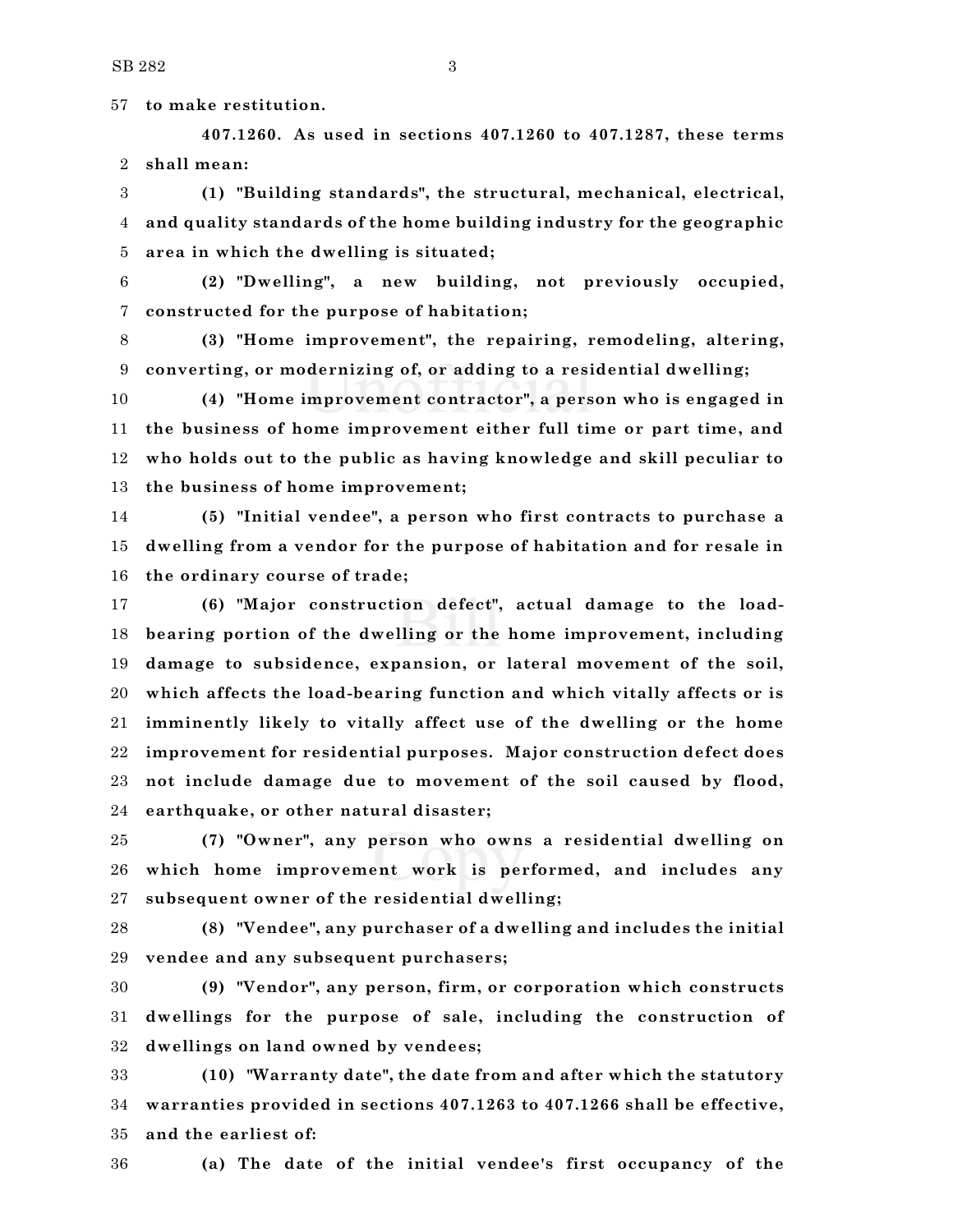**dwelling; or**

 **(b) The date on which the initial vendee takes legal or equitable title in the dwelling.**

 **In the case of a home improvement, the warranty date is the date on which the home improvement was completed.**

**407.1263. 1. In every sale of a completed dwelling, and in every contract for the sale of a dwelling to be completed, the vendor shall warrant to the vendee that:**

 **(1) During the three-year period from and after the warranty date the dwelling shall be free from defects caused by faulty workmanship and defective materials due to noncompliance with building standards;**

 **(2) During the five-year period from and after the warranty date, the dwelling shall be free from defects caused by faulty installation of plumbing, electrical, heating and cooling systems; and**

 **(3) During the ten-year period from and after the warranty date, the dwelling shall be free from major construction defects.**

 **2. The statutory warranties provided in this section shall survive the passing of legal title or equitable title in that dwelling to the vendee.**

 **3. The warranties provided under this section do not expire on the subsequent sale of a dwelling by the initial vendee, but continue to protect the subsequent vendee until the warranties provided under this section expire. The warranties provided under this section do not apply to any defect caused by the initial vendee.**

 **4. The warranties contained in this section are in addition to, and not in lieu of, any other express or implied warranties pertaining to the dwelling, its materials or fixtures.**

**407.1266. 1. In a sale or in a contract for the sale of home improvement work involving changes or additions to a residential dwelling, the home improvement contractor shall warrant to the owner that:**

 **(1) During the two-year period from and after the warranty date, the home improvement shall be free from defects caused by faulty workmanship and defective materials due to noncompliance with building standards; and**

**(2) During the ten-year period from and after the warranty date,**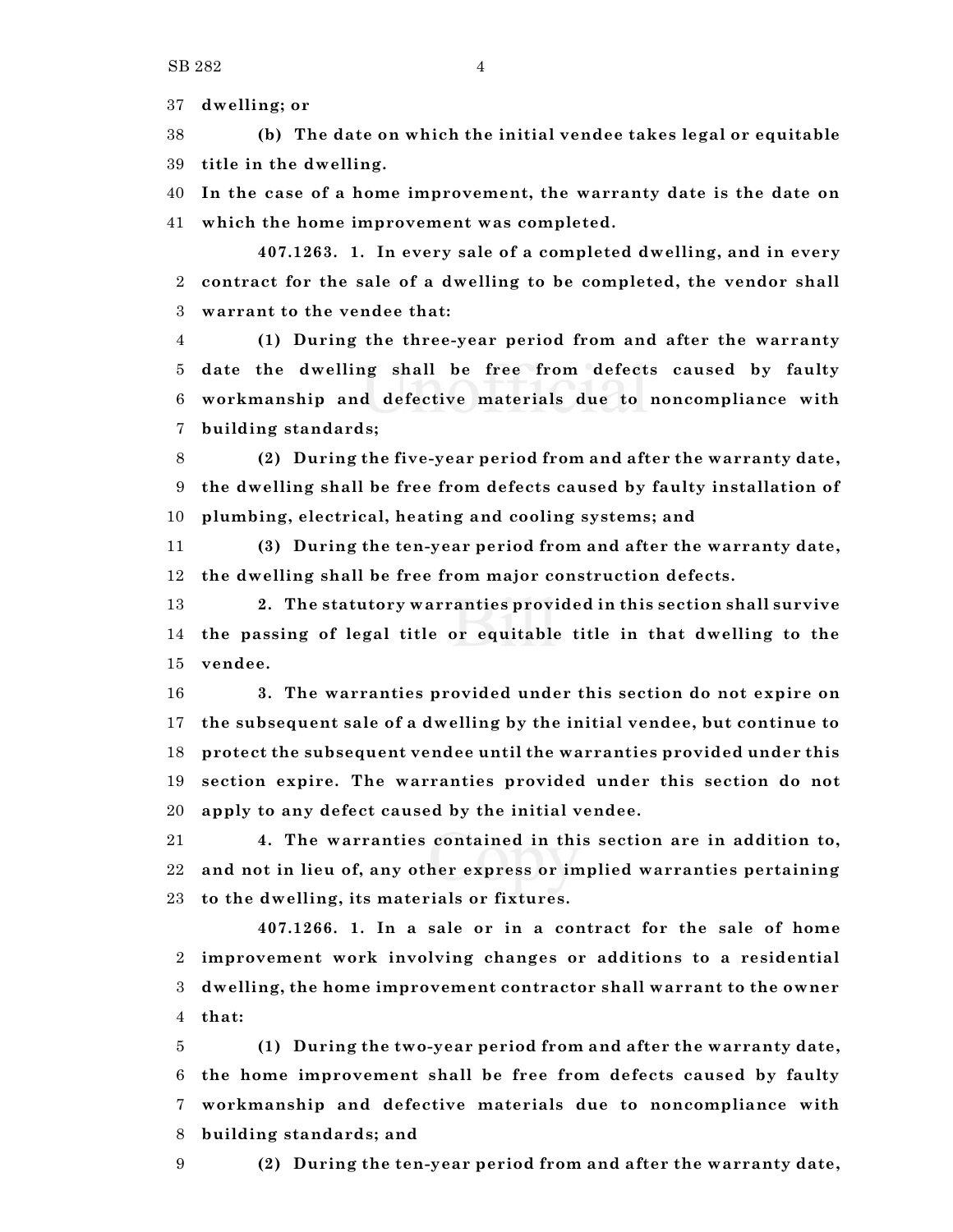**the home improvement shall be free from major construction defects.**

 **2. In a sale or in a contract for the sale of home improvement work involving the installation of plumbing, electrical, heating or cooling systems, the home improvement contractor shall warrant to the owner that, during the two-year period from and after the warranty date, the home improvement shall be free from defects caused by the faulty installation of the system or systems.**

 **3. In a sale or in a contract for the sale of any home improvement work not covered by subsections 1 or 2 of this section, the home improvement contractor shall warrant to the owner that, during the two-year period from and after the warranty date, the home improvement shall be free from defects caused by faulty workmanship or defective materials due to noncompliance with building standards.**

**407.1269. The liability of the vendor or the home improvement contractor under section 407.1263 or 407.1266 is limited to the specific items set forth in those sections and does not extend to the following:**

 **(1) Loss or damage not reported by the vendee or the owner to the vendor or the home improvement contractor in writing within six months after the vendee or the owner discovers or should have discovered the loss or damage;**

 **(2) Loss or damage caused by defects in design, installation, or materials which the vendee or the owner supplied, installed or directed to be installed;**

 **(3) Secondary loss or damage such as personal injury or property damage;**

**(4) Loss or damage from normal wear and tear;**

**(5) Loss or damage from normal shrinkage caused by drying of**

 **the dwelling or the home improvement within tolerances of building standards;**

 **(6) Loss or damage from dampness and condensation due to insufficient ventilation after occupancy;**

 **(7) Loss or damage from negligence, improper maintenance, or alteration of the dwelling or the home improvement by parties other than the vendor or the home improvement contractor;**

 **(8) Loss or damage from changes in grading of the ground around the dwelling or the home improvement by parties other than the vendor or the home improvement contractor;**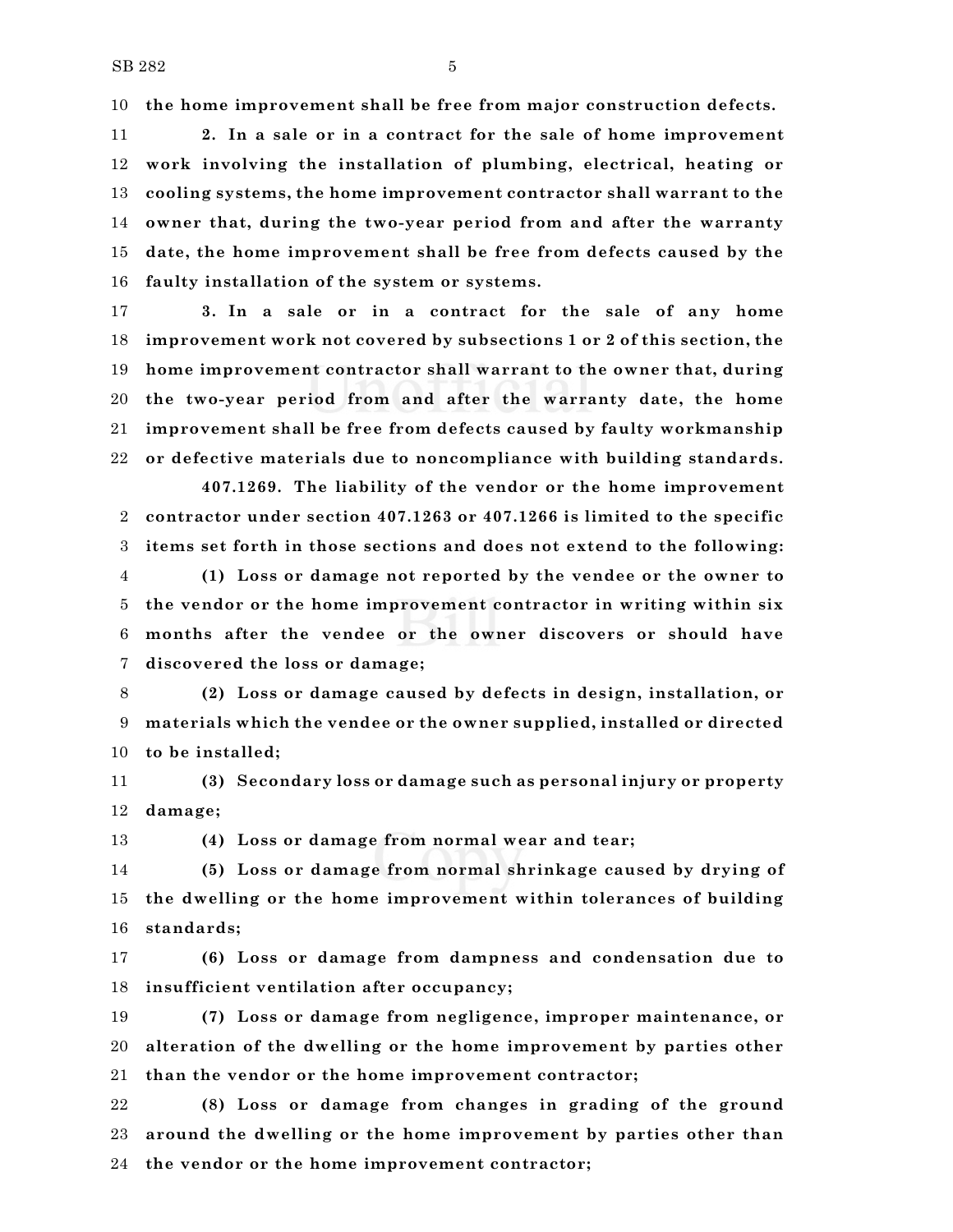**(9) Landscaping or insect loss or damage;**

 **(10) Loss or damage from failure to maintain the dwelling or the home improvement in good repair;**

 **(11) Loss or damage which the vendee or the owner, whenever feasible, has not taken timely action to minimize;**

 **(12) Loss or damage which occurs after the dwelling or the home improvement is no longer used primarily as a residence;**

 **(13) Accidental loss or damage usually described as acts of God, including, but not limited to: fire, explosion, smoke, water escape, windstorm, hail or lightning, falling trees, aircraft and vehicles, flood, and earthquake, except when the loss or damage is caused by failure to comply with building standards;**

 **(14) Loss or damage from soil movement which is compensated by legislation or covered by insurance;**

 **(15) Loss or damage due to soil conditions where construction is done upon lands owned by the vendee or the owner and obtained by the vendee or owner from a source independent of the vendor or the home improvement contractor; and**

 **(16) In the case of home improvement work, loss or damage due to defects in the existing structure and systems not caused by the home improvement.**

**407.1272. 1. Except as provided in subsections 2 and 3 of this section, the provisions of sections 407.1263 to 407.1266 cannot be waived or modified by contract or otherwise. Any agreement which purports to waive or modify the provisions of sections 407.1263 to 407.1269, except as provided in subsections 2 and 3 of this section, shall be void.**

 **2. At any time after a contract for the sale of a dwelling is entered into by and between a vendor and a vendee or a contract for home improvement work is entered into by and between a home improvement contractor and an owner, any of the statutory warranties provided for in sections 407.1263 to 407.1266 may be excluded or modified only by a written instrument, printed in bold-face type of a minimum size of ten points, which is signed by the vendee or the owner and which sets forth in detail the warranty involved, the consent of the vendee or the owner, and the terms of the new agreement contained in the writing. No exclusion or modification shall be effective unless the**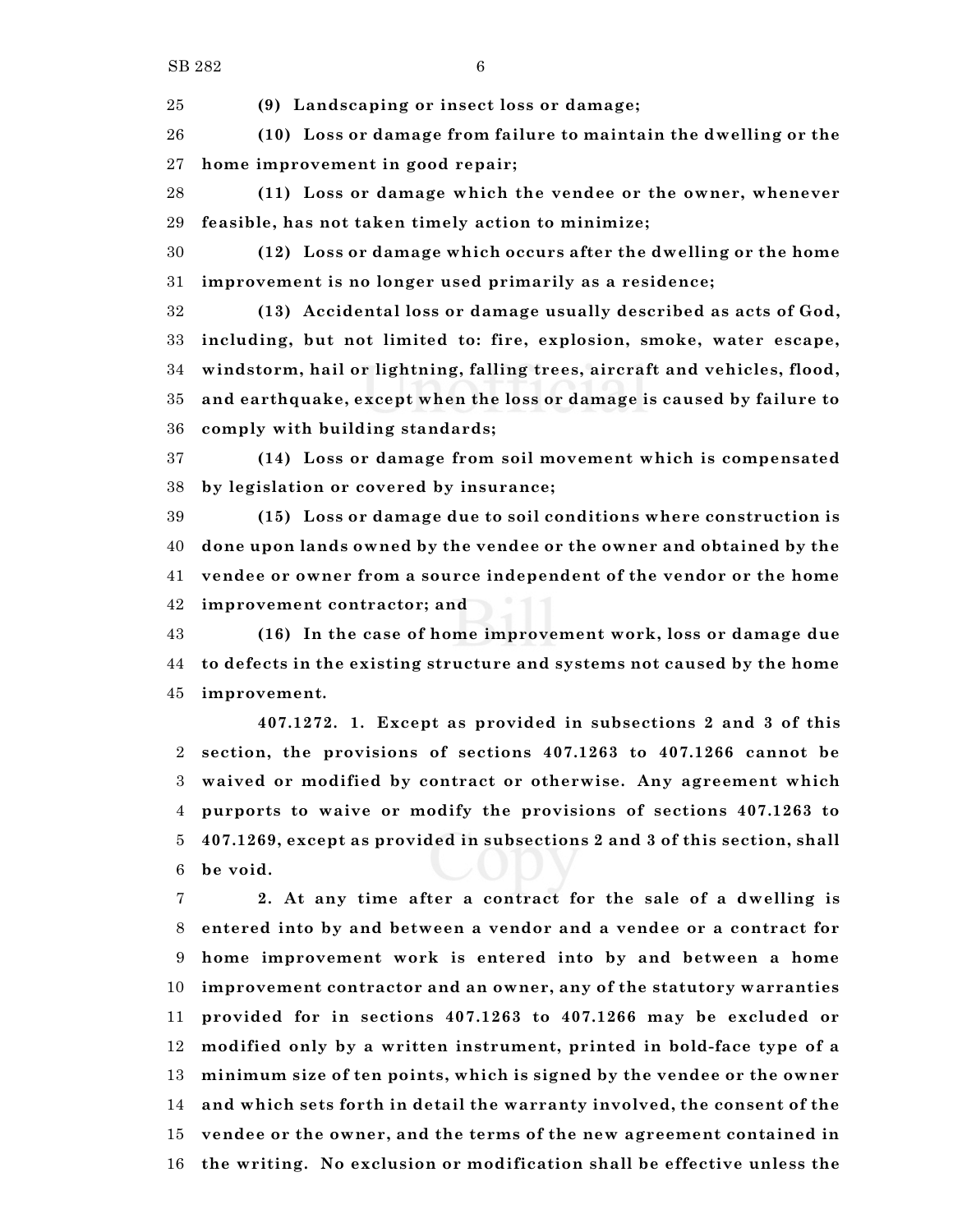**vendor or the home improvement contractor provides substitute express warranties offering substantially the same protections to the vendee or the owner as the statutory warranties set forth in sections 407.1263 and 407.1266. Any vendor or home improvement contractor who attempts to exclude or modify the statutory warranties provided by sections 407.1263 or 407.1266 shall be subject to a monetary penalty of one thousand dollars.**

 **3. If a major construction defect is discovered prior to the sale of a dwelling, the statutory warranty set forth in section 407.1263 may be waived for the defect identified in the waiver instrument, after full oral disclosure of the specific defect, by an instrument which sets forth in detail: the specific defect; the difference between the value of the dwelling without the defect and the value of the dwelling with the defect, as determined and attested to by an independent appraiser, contractor, insurance adjuster, engineer, or any other similarly knowledgeable person selected by the vendee; the price reduction; the date the construction was completed; the legal description of the dwelling; the consent of the vendee to the waiver; and the signatures of the vendee, the vendor, and two witnesses. A single waiver agreed to pursuant to this subdivision may not apply to more than one major construction defect in a dwelling. The waiver shall not be effective unless filed for recording with the county recorder or registrar of titles who shall file the waiver for record.**

**407.1275. 1. Upon breach of any warranty imposed by section 407.1263, the vendee shall have a cause of action against the vendor for damages arising out of the breach, or for specific performance. The vendee shall be entitled to:**

**(1) The amount necessary to remedy the defect or breach; or**

 **(2) The difference between the value of the dwelling without the defect and the value of the dwelling with the defect.**

 **2. In addition to actual damages, in any action brought under sections 407.1260 to 407.1287, the court shall assess against the vendor the reasonable costs of bringing the action, including reasonable attorney's fees. The court may also assess punitive damages if there is evidence that the breach of such warranty was willful or deceitful.**

**407.1278. Upon breach of any warranty imposed by section 407.1266, the owner shall have a cause of action against the home**